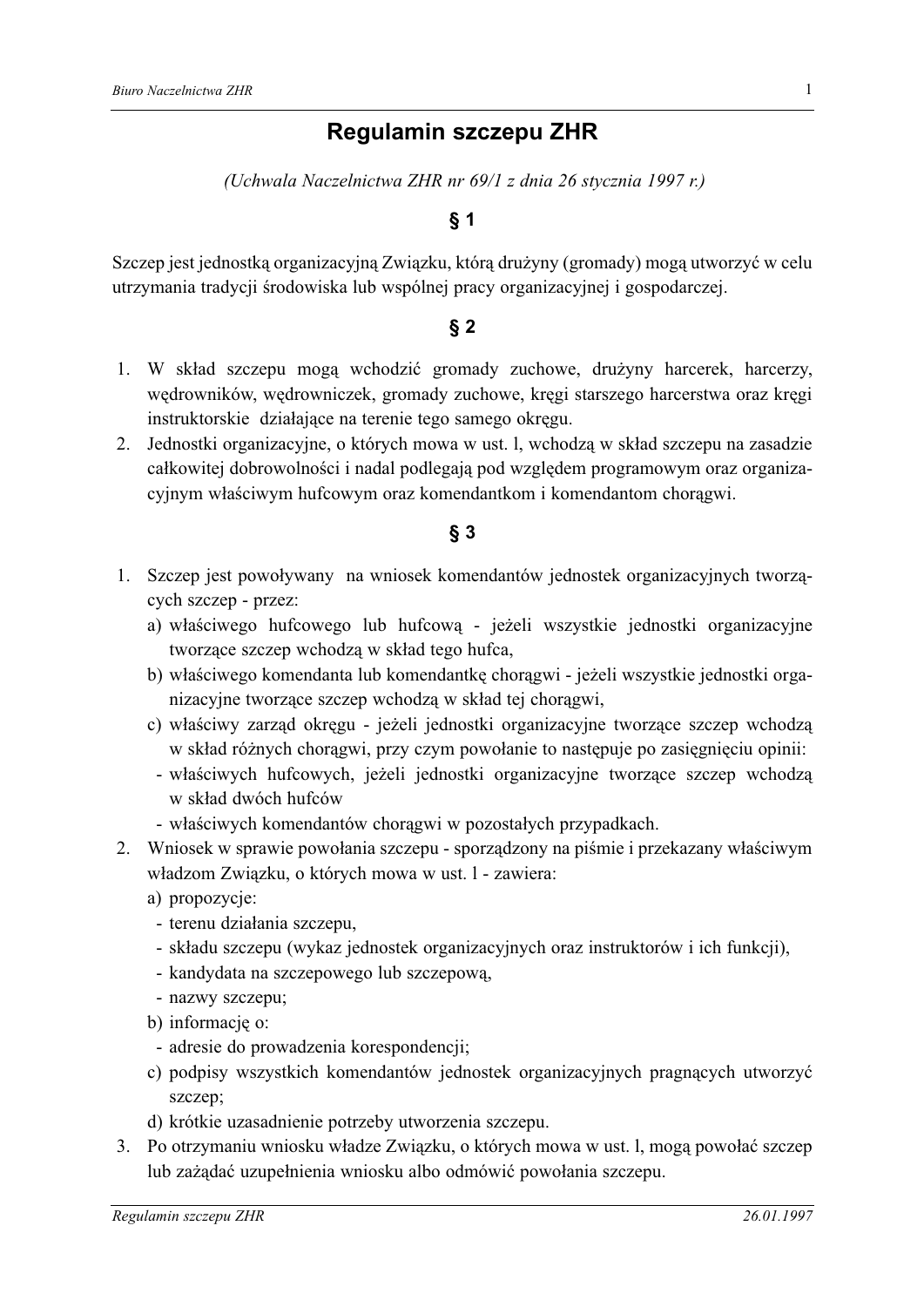Decyzja władz o powołaniu szczepu określa nazwę oraz teren działania szczepu, zaś 4. decyzja odmowna wymaga formy pisemnej z uzasadnieniem przekazywanej kandydatowi na szczepowego, przy czym decyzja o powołaniu szczepu podjęta przez zarząd okręgu podlega ogłoszeniu w rozkazie właściwej komendantki chorągwi i właściwego komendanta choragwi.

## $§$ 4

Do zadań szczepu należy stwarzanie i rozwój warunków do pracy jednostek organizacyjnych wchodzących w skład szczepu, a w szczególności:

- a) stwarzanie płaszczyzny do wymiany doświadczeń pomiędzy komendantami tych jednostek.
- b) wspomaganie działań gospodarczych jednostek,
- c) realizowanie wspólnej myśli wychowawczej,
- d) inspirowanie aktywnego udziału jednostek organizacyjnych wchodzących w skład szczepu w pracach ich macierzystych hufców i chorągwi.

#### $\S 5$

- 1. Szczepem kieruje szczepowa albo szczepowy instruktorka (instruktor) Związku, którzy realizują zadania szczepu, poprzez:
	- a) reprezentowanie szczepu wobec dyrekcji szkół, samorządu terytorialnego, parafii i innych sojuszników,
	- b) pomoc w przygotowaniu, prowadzeniu i rozliczaniu obozów letnich i zimowych jednostek organizacyjnych wchodzących w skład szczepu,
	- c) udział w wizytacjach jednostek organizacyjnych wchodzących w skład szczepu, prowadzonych przez ich macierzyste hufce albo chorągwie,
	- d) czuwanie nad sprawnym przepływem informacji oraz prawidłową współpracą komendantów jednostek organizacyjnych wchodzących w skład szczepu z ich macierzystymi hufcami albo chorągwiami.
- 2. Na funkcję szczepowej mianuje właściwa komendantka chorągwi, szczepowego właściwy komendant choragwi, przy czym kandydaturę szczepowej lub szczepowego wybierają instruktorki i instruktorzy, będący komendantami jednostek organizacyjnych wchodzących w skład szczepu.
- 3. Zwolnienia z funkcji szczepowej dokonuje właściwa komendantka chorągwi, szczepowego właściwy komendant chorągwi, na wniosek instruktorek i instruktorów, będących komendantami jednostek organizacyjnych wchodzących w skład szczepu albo z własnej inicjatywy.
- 4. Mianowanie oraz zwolnienie szczepowej lub szczepowego następuje każdorazowo w formie rozkazu władz, o których mowa w ust. 2 i 3.

## $§6$

Szczepowy odpowiada za prowadzenie dokumentacji szczepu, na którą składają się: teczka archiwalna oraz dokumentacja finansowa i gospodarcza - w przypadku prowadzenia przez szczep gospodarki.